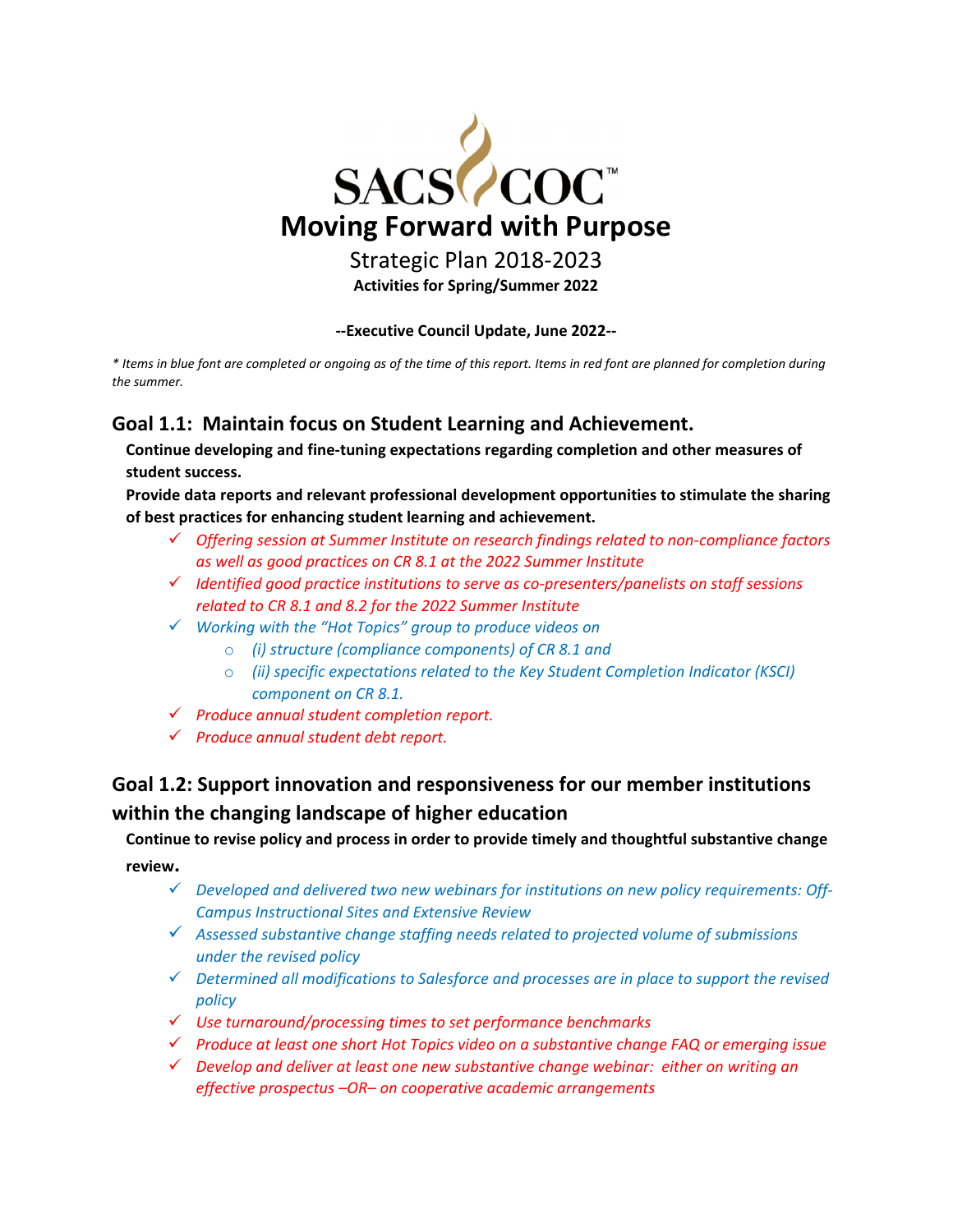## **Goal 2.1: Use the tools of technology to enhance the effectiveness, efficiency, and quality of unit operations and internal collaboration.**

**Implement all phases of the Salesforce integrated database, including all requisite training and**

#### **communication to ease transition.**

- *Continue to build customized features to meet Commission needs and optimize process flow.*
- *Develop brief video presentations and related documentation to guide staff through common functions of Salesforce.*

**Evaluate and re‐design SACSCOC processes based on the effective use of technology.**

 $\checkmark$  Gather feedback from select visiting committees regarding their ideas for the electronic submission of reports and for declaring conflicts of interest.

# **Goal 2.2: Better serve the needs of our constituents—SACSCOC member institutions, students and their families, the public, the US Department of Education, congress—through technology.**

**Optimize Salesforce features to allow for more direct institutional engagement and use (e.g.**

**updating information, uploading reports, reviewing information).**

- $\checkmark$  Making ongoing upgrades to Institutional Portal, including Identified step cards to document workflow for committee reviews
- $\checkmark$  Developed draft appendix for "Reports Submitted for SACSCOC Review" that includes institutional guidance for electronic submissions.
- $\checkmark$  Surveyed beta testers for pilot testing of electronic submissions.

#### **Create brief "hot topic" videos to address different constituent needs.**

- $\checkmark$  Developed brief assessment survey to gather feedback from viewers
- $\checkmark$  Posted two hot topic videos
	- o Core Requirement 8.1 (Student achievement)
	- o Key Student Completion Indicator
- $\checkmark$  Revising two more videos after the first round of vetting: Complaints and Standard 14.1 (Publication of accreditation status)

**Revamp FAQs for specific process areas (e.g., annual reporting, reaffirmation process, fifth year process, substantive change process, etc.)**

 $\checkmark$  Collaborating with the Hot Topic Videos team to develop videos specific to FAQs; video on complaints under revision after first round of vetting

## **Goal 3.1: Reimagine how to best deliver training and professional development to institutional representatives, peer evaluators, SACSCOC board members, and SACSCOC staff and revise training experiences for those.**

### **Address identified gap areas in current training**

 $\checkmark$  Re-launched training for Student Services peer evaluators and launch training for CEO peer evaluators.